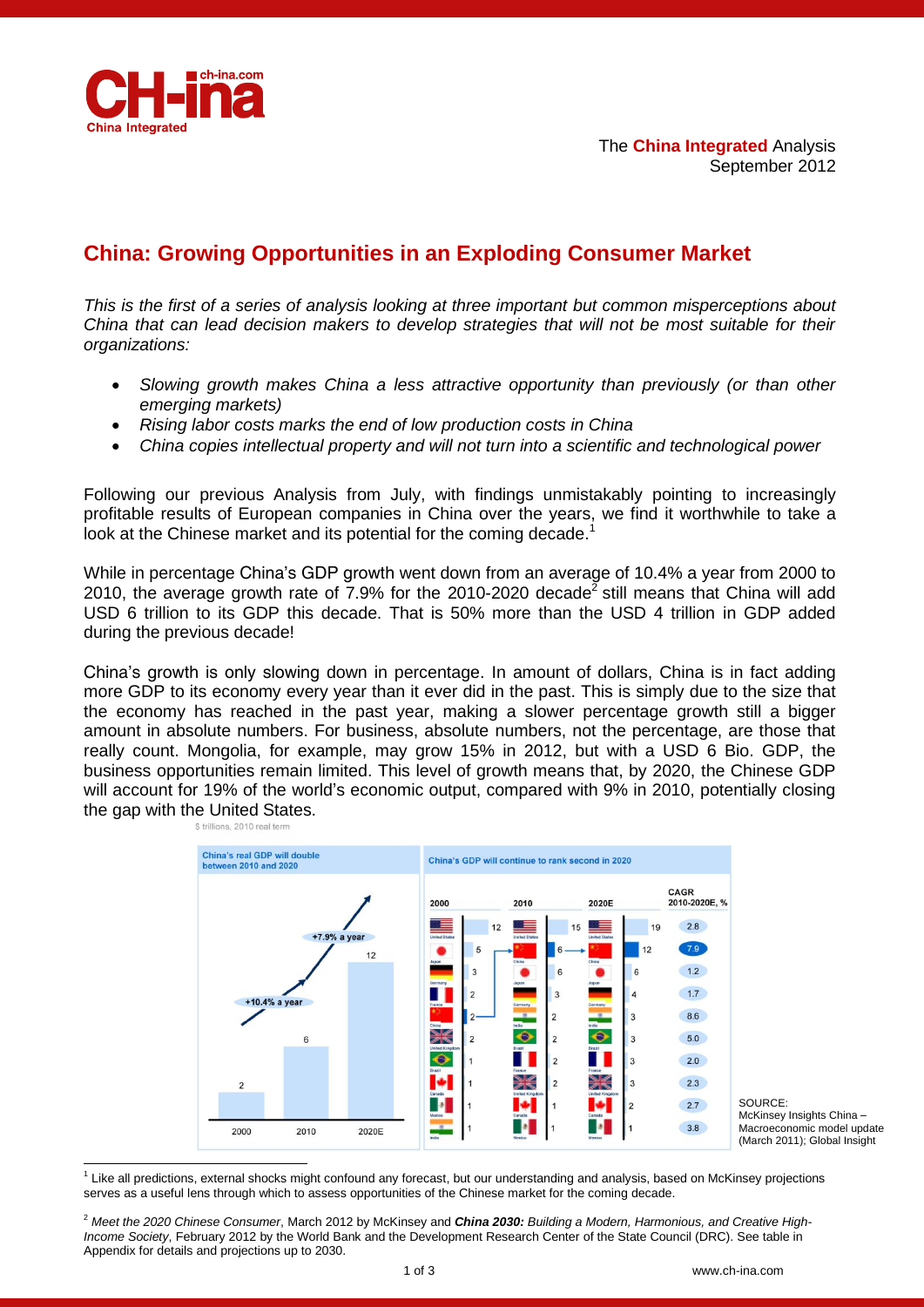However, GDP per capita will remain low for some time to come, with wealth concentrated in the major cities. Indeed China's average GDP per capita in 2020 will come to USD 9'000 whereas the US average will be USD 57'000, leaving China still far behind and highlighting the enormous potential for growth also past 2020 $^3$ .

#### **At a turning point: from export low cost labor intensive towards a consumer driven domestic economy**

The difference between now and in 2020 is that consumption, in addition to investment, will be one more driving engine of China's GDP, aggressively pushed by the latest five-year plan. Indeed, with rapid urbanization the middle class is literally exploding. While in 2010 only 6% of urban households (about 13.5 Mio.) are "mainstream" in the McKinsey categories (see chart below), this proportion will not only grow to more than 50% of all households in 2020, but at the same time the number of urban household will increase to 165 Mio main stream households!

All in all, the Chinese middle class will be multiplied by 12 from 2010 to 2020 and the long awaited Chinese consumer market will finally be a reality.



SOURCE: McKinsey Insights China – Macroeconomic model update (March 2011)

Those who will benefit are those already in the market, ready to receive the business. In terms of sectors, consumer goods are of course the obvious one, though probably also the toughest one with growing competition of local and international producers. New opportunities, however, will arise: maturing consumers will want to differentiate themselves and should welcome more different and special products. This will provide new opportunities for smaller, more specialized, niche companies.

Naturally, the increase in domestic consumption, will allow enabling and production industries such as machinery, manufacturing and IT, to ride the wave, also compensating for the relative decrease in exports. In general, with the increase in wages and demand for more sophisticated and quality products, technology and automation will be big winners of this development.

Not to be forgotten, the service industry will gain enormously from this new pool of middle class consumers, creating strong demand for healthcare, education, recreation and financial services, just to name a few.

 3 Actually, under the assumptions of the World Bank and the DRC (5.9% in 2021-2025 and 5.0% 2026-2030), computing the growth of China shows further increases in absolute GDP (USD 8 trillion added from 2020 to 2030).